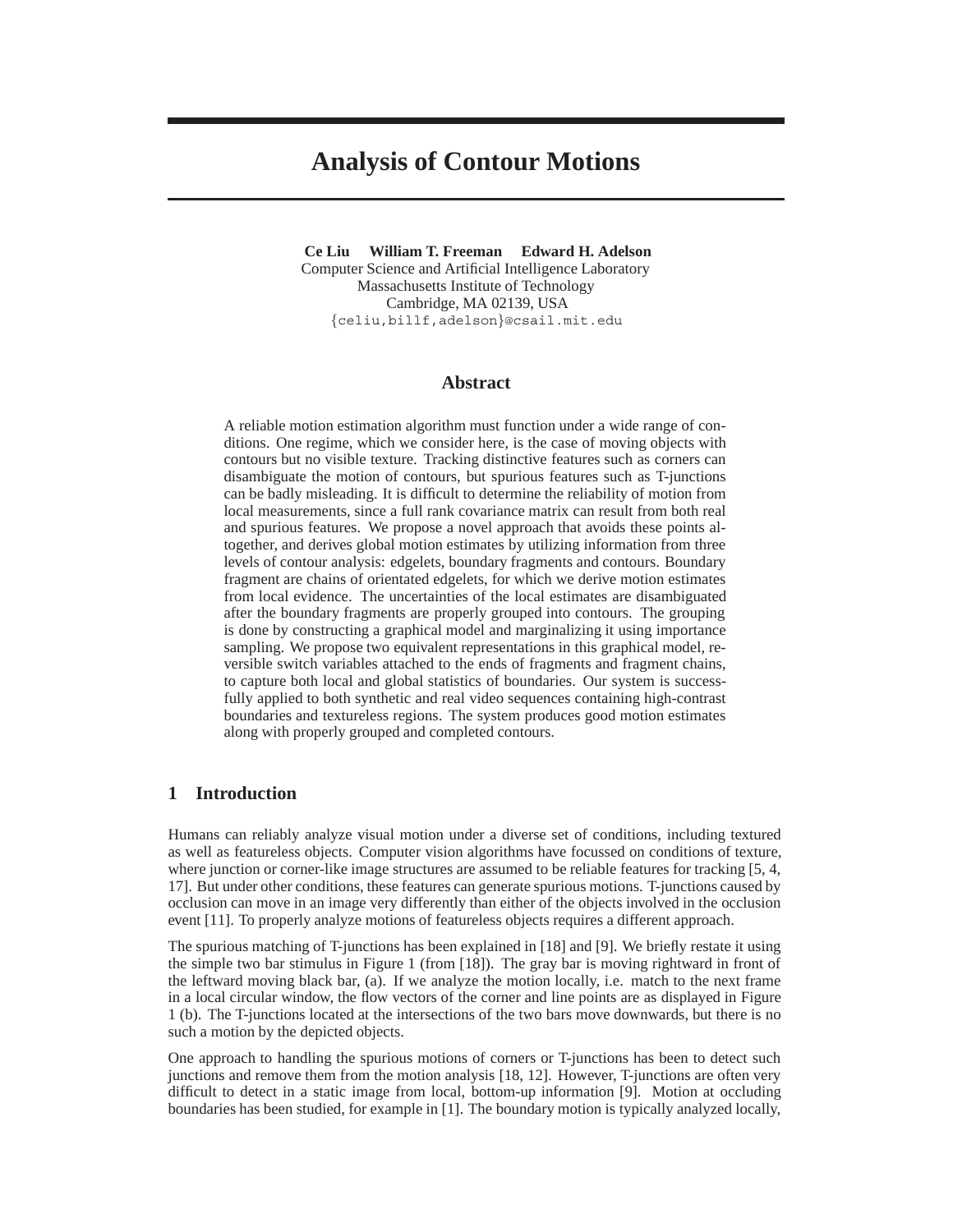

Figure 1: Illustration of the spurious T-junction motion. (a) The front gray bar is moving to the right and the black bar behind is moving to the left [18]. (b) Based on a local window matching, the eight corners of the bars show the correct motion, whereas the T-junctions show spurious downwards motion. (c) Using the boundarybased representation our system is able to correctly estimate the motion and generate the illusory boundary as well.

which can again lead to spurious junction trackings. We are not aware of an existing algorithm that can properly analyze the motions of featureless objects.

In this paper, we use a boundary-based approach which does not rely on motion estimates at corners or junctions. We develop a graphical model which integrates local information and assigns probabilities to candidate contour groupings in order to favor motion interpretations corresponding to the motions of the underlying objects. Boundary completion and discounting the motions of spurious features result from optimizing the graphical model states to explain the contours and their motions. Our system is able to automatically detect and group the boundary fragments, analyze the motion correctly, as well as exploit both static and dynamic cues to synthesize the illusory boundaries (c).

We represent the boundaries at three levels of grouping: *edgelets*, *boundary fragments* and *contours*, where a fragment is a chain of edgelets and a contour is a chain of fragments. Each edgelet within a boundary fragment has a position and an orientation and carries local evidence for motion. The main task of our model is then to group the boundary fragments into contours so that the local motion uncertainties associated with the edgelets are disambiguated and occlusion or other spurious feature events are properly explained. The result is a specialized motion tracking algorithm that properly analyzes the motions of textureless objects.

Our system consists of four conceptual steps, discussed over the next three sections (the last two steps happen together while finding the optimal states in the graphical model):

- (a) **Boundary fragment extraction**: Boundary fragments are detected in the first frame.
- (b) **Edgelet tracking with uncertainties**: Boundary fragments are broken into edgelets, and, based on local evidence, the probability distribution is found for the motion of each edgelet of each boundary fragment.
- (c) **Grouping boundary fragments into contours**: Boundary fragments are grouped, using both temporal and spatial cues.
- (d) **Motion estimation**: The final fragment groupings disambiguate motion uncertainties and specify the final inferred motions.

We restrict the problem to two-frame motion analysis though the algorithm can easily be extended to multiple frames.

## **2 Boundary Fragment Extraction**

Extracting boundaries from images is a nontrivial task by itself. We use a simple algorithm for boundary extraction, analyzing oriented energy using steerable filters [3] and tracking the boundary in a manner similar to that of the Canny edge detector [2]. A more sophisticated boundary detector can be found in [8]; occluding boundaries can also be detected using special cameras [13]. However, for our motion algorithm designed to handle the special case of textureless objects, we find that our simple boundary detection algorithm works well.

Mathematically, given an image I, we seek to obtain a set of fragments  $\mathbf{B} = \{\mathbf{b}_i\}$ , where each fragment  $\mathbf{b}_i$  is a chain of *edgelets*  $\mathbf{b}_i = \{e_{ik}\}_{k=1}^{n_i}$ . Each edgelet  $e_{ik} = \{p_{ik}, \theta_{ik}\}$  is a particle which embeds both location  $p_{ik} \in \mathbb{R}^2$  and orientation  $\theta_{ik} \in [0, 2\pi)$  information.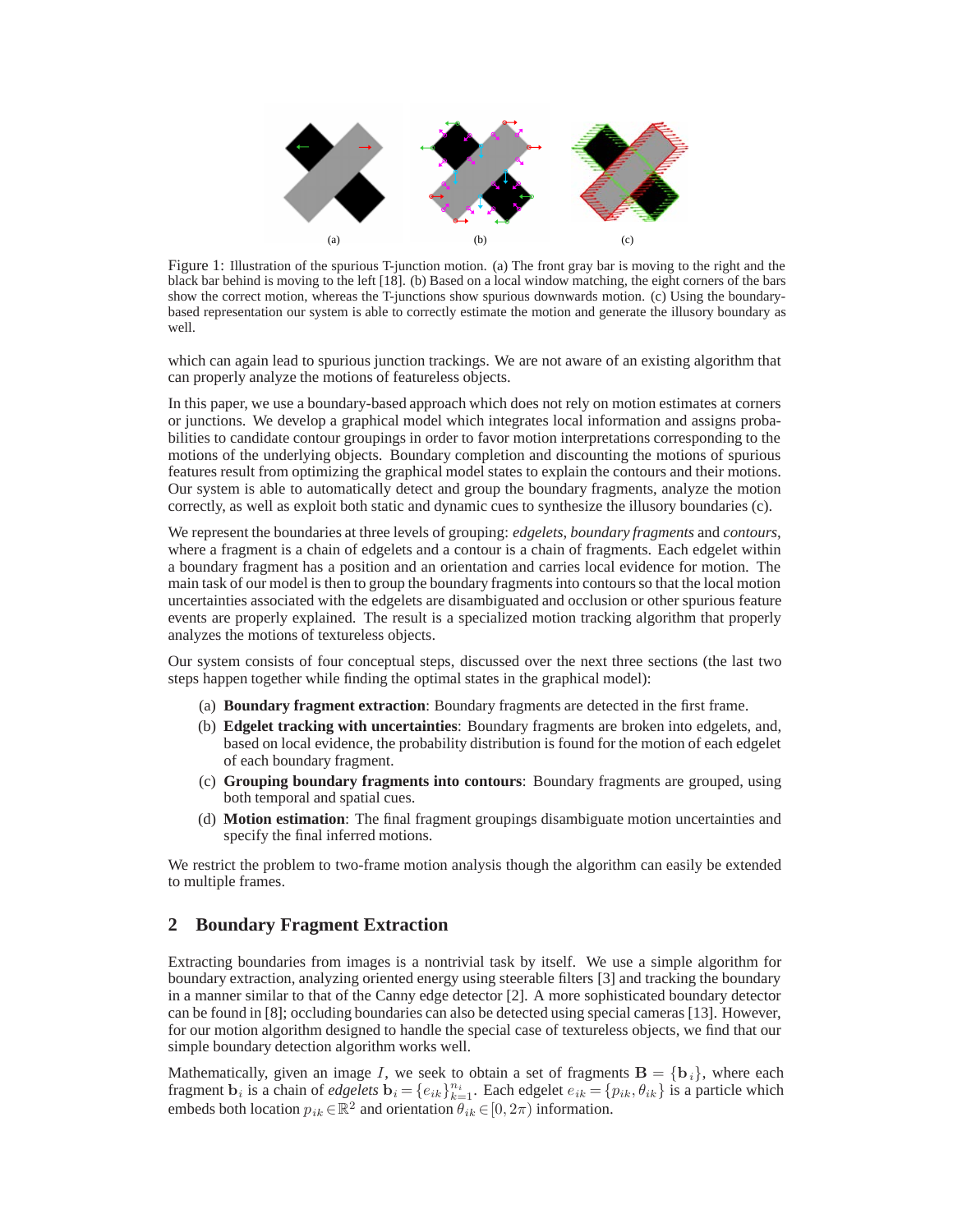

Figure 2: The local motion vector is estimated for each contour in isolation by selectively comparing orientation energies across frames. (a) A T-junction of the two bar example showing the contour orientation for this motion analysis. (b) The other frame. (c) The relevant orientation energy along the boundary fragment, both for the 2nd frame. A Gaussian pdf is fit to estimate flow, weighted by the oriented energy. (d) Visualization of the Gaussian pdf. The possible contour motions are unaffected by the occluding contour at a different orientation and no spurious motion is detected at this junction.

We use H4 and G4 steerable filters [3] to filter the image and obtain orientation energy per pixel. These filters are selected because they describe the orientation energies well even at corners. For each pixel we find the maximum energy orientation and check if it is local maximum within a slice perpendicular to this orientation. If that is true and the maximum energy is above a threshold  $T_1$  we call this point a *primary* boundary point. We collect a pool of primary boundary points after running this test for all the pixels.

We find the primary boundary point with the maximum orientation energy from the pool and do bidirectional contour tracking, consisting of *prediction* and *projection* steps. In the prediction step, the current edgelet generates a new one by following its orientation with a certain step size. In the projection step, the orientation is locally maximized both in the orientation bands and within a small spatial window. The tracking is stopped if the energy is below a threshold  $T_2$  or if the turning angle is above a threshold. The primary boundary points that are close to the tracked trajectory are removed from the pool. This process is repeated until the pool is empty. The two thresholds  $T_1$  and  $T_2$  play the same roles as those in Canny edge detection [2]. While the boundary tracker should stop at sharp corners, it can turn around and continue tracking. We run a postprocess to break the boundaries by detecting points of curvature local maxima which exceed a curvature threshold.

## **3 Edgelet Tracking with Uncertainties**

We next break the boundary contours into very short edgelets and obtain the probabilities, based on local motion of the boundary fragment, for the motion vector at each edgelet. We cannot use conventional algorithms, such as Lucas-Kanade [5], for local motion estimation since they rely on corners. The orientation  $\theta_{ik}$  for each edgelet was obtained during boundary fragment extraction. We obtain the motion vector by finding the spatial offsets of the edgelet which match the orientation energy along the boundary fragment in this orientation. We fit a Gaussian distribution  $\mathcal{N}(\mu_{ik}, \Sigma_{ik})$ of the flow weighted by the orientation energy in the window. The mean and covariance matrix is added to the edgelet:  $e_{ik} = \{p_{ik}, \theta_{ik}, \mu_{ik}, \Sigma_{ik}\}\$ . This procedure is illustrated in Figure 2.

Grouping the boundary fragments allows the motion uncertainties to be resolved. We next discuss the mathematical model of grouping as well as the computational approach.

# **4 Boundary Fragment Grouping and Motion Estimation**

### **4.1 Two Equivalent Representations for Fragment Grouping**

The essential part of our model is to find the connection between the boundary fragments. There are two possible representations for grouping. One representation is the connection of each end of the boundary fragment. We formulate the probability of this connection to model the *local* saliency of contours. The other equivalent representation is a chain of fragments that forms a contour, on which *global* statistics are formulated, e.g. structural saliency [16]. Similar local and global modeling of contour saliency was proposed in [14]; in [7], both edge saliency and curvilinear continuity were used to extract closed contours from static images. In [15], contour ends are grouped using loopy belief propagation to interpret contours.

The connections between fragment ends are modeled by switch variables. For each boundary fragment **b**<sub>i</sub>, we use a binary variable  $\{0, 1\}$  to denote the two ends of the fragment, i.e.  $\mathbf{b}_i^{(0)} = e_{i1}$  and  $\mathbf{b}_i^{(1)} = e_{i,n_i}$ . Let switch variable  $S(i, t_i) = (j, t_j)$  denote the connection from  $\mathbf{b}_i^{(t_i)}$  to  $\mathbf{b}_j^{(t_j)}$ . This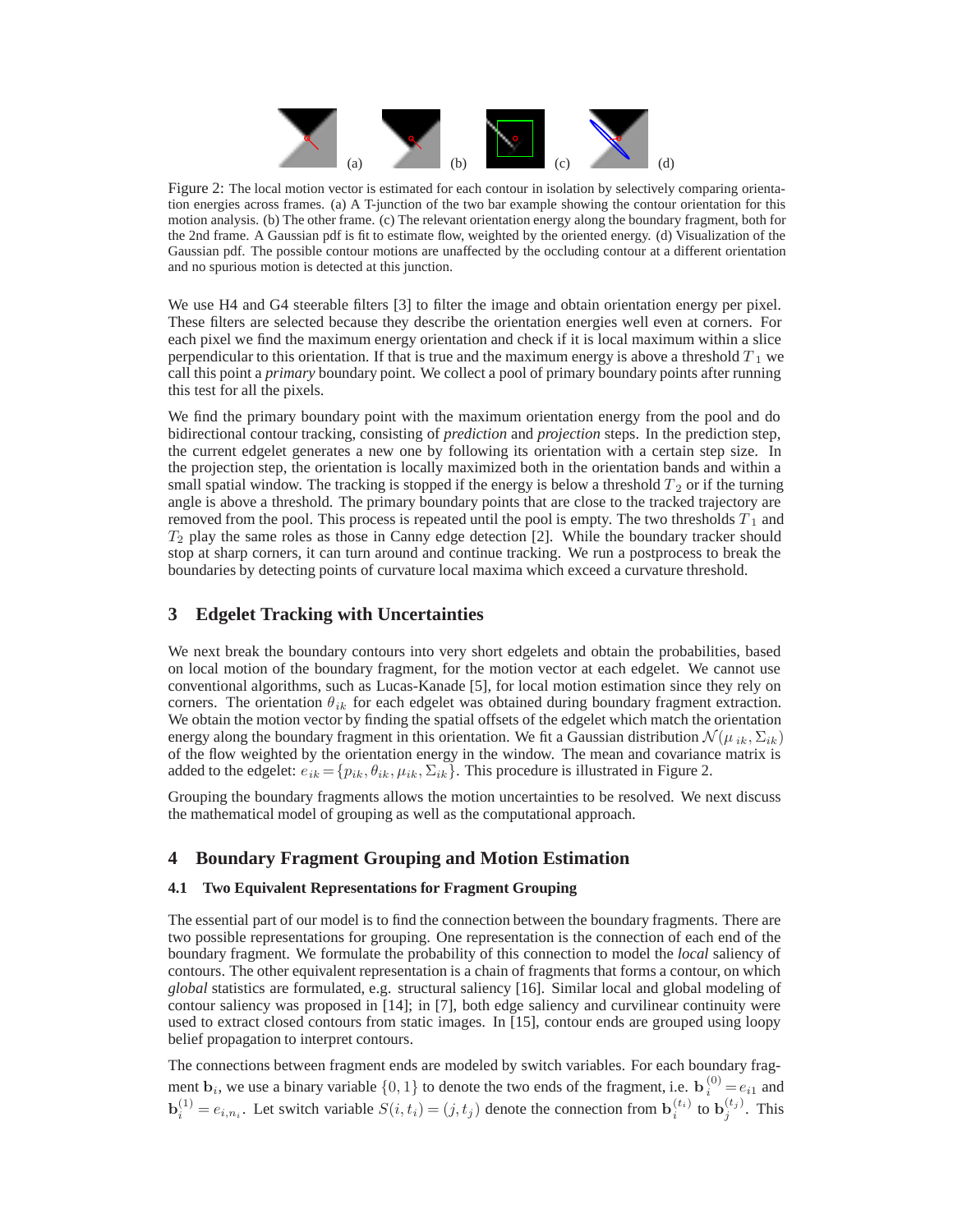

Figure 3: A simple example illustrating switch variables, reversibility and fragment chains. The color arrows show the switch variables. The empty circle indicates end 0 and the filled indicates end 1. (a) Shows three boundary fragments. Theoretically  $\mathbf{b}_1^{(0)}$  can connect to any of the other ends including itself, (b). However, the switch variable is *exclusive*, i.e. there is only one connection to  $b_1^{(0)}$ , and *reversible*, i.e. if  $b_1^{(0)}$  connects to  $\mathbf{b}_3^{(0)}$ , then  $\mathbf{b}_3^{(0)}$  should also connect to  $\mathbf{b}_1^{(0)}$ , as shown in (c). Figures (d) and (e) show two of the legal contour groupings for the boundary fragments: two open contours and a closed loop contour.

connection is *exclusive*, i.e. each end of the fragment should either connect to one end of the other fragment, or simply have no connection. An exclusive switch is further called *reversible*, i.e.

if 
$$
S(i, t_i) = (j, t_j)
$$
, then  $S(j, t_j) = (i, t_i)$ ,

or in a more compact form

$$
S(S(i, t_i)) = (i, t_i). \tag{1}
$$

When there is no connection to  $\mathbf{b}_i^{(t_i)}$ , we simply set  $S(i, t_i)=(i, t_i)$ . We use the binary function  $\delta[S(i, t_i) - (j, t_j)]$  to indicate whether there is a connection between  $\mathbf{b}_i^{(t_i)}$  and  $\mathbf{b}_j^{(t_j)}$ . The set of all the switches are denoted as  $\mathbf{S} = \{S(i, t_i)|i=1:N, t_i = 0, 1\}$ . We say **S** is reversible if every switch variable satisfies Eqn. (1). The reversibility of switch variables is shown in Figure 3 (b) and (c).

From the values of the switch variables we can obtain contours, which are chains of boundary fragments. A fragment chain is defined as a series of the end points  $c =$  $\{(\mathbf{b}_{i_1}^{(x_1)}, \mathbf{b}_{i_1}^{(\overline{x}_1)}), \cdots, (\mathbf{b}_{i_m}^{(x_m)}, \mathbf{b}_{i_m}^{(\overline{x}_m)})\}$ . The chain is specified by fragment label  $\{i_1, \cdots, i_m\}$  and end label  $\{x_1, \dots, x_m\}$ . It can be either open or closed. The order of the chain is determined by the switch variable. Each end appears in the chain at most once. The notation of a chain is not unique. Two open chains are identical if the fragment and end labels are reversed. Two closed chains are identical if they match each other by rotating one of them. These identities are guaranteed from the reversibility of the switch variables. A set of chains  $\mathbf{C} = \{c_i\}$  can be uniquely extracted based on the values of the reversible switch variables, as illustrated in Figure 3 (d) and (e).

#### **4.2 The Graphical Model**

Given the observation O, the two images, and the boundary fragments **B**, we want to estimate the flow vectors  $\mathbf{V} = {\mathbf{v}_i}$  and  $\mathbf{v}_i = {\mathbf{v}_{ik}}$ , where each  $v_{ik}$  associates with edgelet  $e_{ik}$ , and the grouping variables **S** (switches) or equivalently **C** (fragment chains). Since the grouping variable **S** plays an essential role in the problem, we shall first infer **S** and then infer **V** based on **S**.

#### **4.2.1 The Graph for Boundary Fragment Grouping**

We use two equivalent representations for boundary grouping, switch variables and chains. We use  $\delta[S(S(i, t_i)) - (i, t_i)]$  for each end to enforce the reversibility. Suppose otherwise  $S(i_1, t_{i_1}) =$  $S(i_2, t_{i_2}) = (j, t_j)$  for  $i_1 \neq i_2$ . Let  $S(j, t_j) = (i_1, t_{i_1})$  without loss of generality, then  $\delta[\widetilde{S}(S(i_2, t_{i_2})) - (i_2, t_{i_2})] = 0$ , which means that the switch variables are not reversible.

We use a function  $\lambda(S(i, t_i); \mathbf{B}, O)$  to measure the distribution of  $S(i, t_i)$ , i.e. how likely  $\mathbf{b}_i^{(t_i)}$ connects to the end of other fragments. Intuitively, two ends should be connected if

- $\Diamond$  **Motion similarity** the distributions of the motion of the two end edgelets are similar;
- $\Diamond$  **Curve smoothness** the illusory boundary to connect the two ends is smooth;
- **Contrast consistency** the brightness contrast at the two ends consistent with each other.

We write  $\lambda(\cdot)$  as a product of three terms, one enforcing each criterion. We shall follow the example in Figure 4 to simplify the notation, where the task is to compute  $\lambda(S(1, 0) = (2, 0))$ . The first term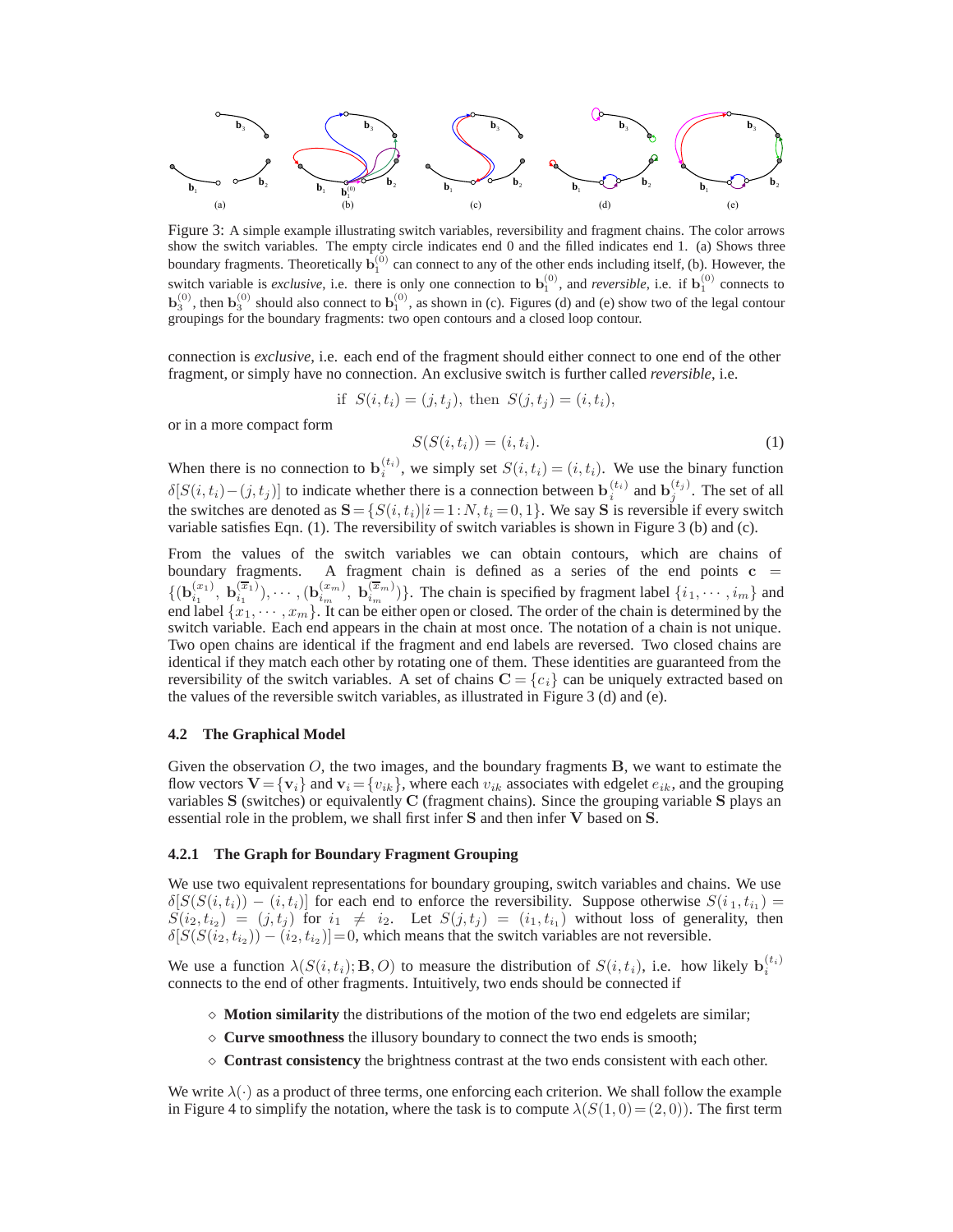

Figure 4: An illustration of local saliency computation. (a) Without loss of generalization we assume the two ends to be  $\mathbf{b}_1^{(0)}$  and  $\mathbf{b}_2^{(0)}$ . (b) The KL divergence between the distributions of flow vectors are used to measure the motion similarity. (c) An illusory boundary  $\gamma$  is generated by minimizing the energy of the curve. The sum of square curvatures are used to measure the curve smoothness. (d) The means of the local patches located at the two ends are extracted, i.e.  $h_{11}$  and  $h_{12}$  from  $b_1^{(0)}$ ,  $h_{21}$  and  $h_{22}$  from  $b_2^{(0)}$ , to compute contrast consistency.

is the KL divergence between the two Gaussian distributions of the flow vectors

$$
\exp\{-\alpha_{KL}KL(\mathcal{N}(\mu_{11}, \Sigma_{11}), \mathcal{N}(\mu_{21}, \Sigma_{21}))\},\tag{2}
$$

where  $\alpha_{KL}$  is a scaling factor. The second term is the local saliency measure on the illusory boundary  $\gamma$  that connects the two ends. The illusory boundary is simply generated by minimizing the energy of the curve. The saliency is defined as

$$
\exp\left\{-\alpha_{\gamma} \int_{\gamma} \left(\frac{d\theta}{ds}\right)^2 ds\right\},\tag{3}
$$

where  $\theta(s)$  is the slope along the curve, and  $\frac{d\theta}{ds}$  is local curvature [16].  $\alpha_{\gamma}$  is a scaling factor. The third term is computed by extracting the mean of local patches located at the two ends

$$
\exp\left\{-\frac{d_{max}}{2\sigma_{max}^2} - \frac{d_{min}}{2\sigma_{min}^2}\right\},\tag{4}
$$

where  $d_1 = (h_{11} - h_{21})^2$ ,  $d_2 = (h_{12} - h_{22})^2$ , and  $d_{max} = \max(d_1, d_2)$ ,  $d_{min} = \min(d_1, d_2)$ .  $\sigma_{max} > \sigma_{min}$  are the scale parameters.  $h_{11}$ ,  $h_{12}$ ,  $h_{21}$ ,  $h_{22}$  are the means of the pixel values of the four patches located at the two end points. For self connection we simply set a constant value:  $\lambda(S(i, t_i) = (i, t_i)) = \tau.$ 

We use a function  $\psi(\mathbf{c}_i; \mathbf{B}, O)$  to model the structural saliency of contours. It was discovered in [10] that convex occluding contours are more salient, and additional T-junctions along the contour may increase or decrease the occlusion perception. Here we simply enforce that a contour should have no self-intersection.  $\psi(\mathbf{c}_i; \mathbf{B}, O) = 1$  if there is no self intersection and  $\psi(\mathbf{c}_i; \mathbf{B}, O) = 0$  otherwise.

Thus, the (discrete) graphical model favoring the desired fragment grouping is

$$
\Pr(\mathbf{S};B,O) = \frac{1}{Z_S} \prod_{i=1}^N \prod_{t_i=0}^1 \lambda(S(i,t_i); \mathbf{B}, O)\delta[S(S(i,t_i)) - (i,t_i)] \cdot \prod_{j=1}^M \psi(\mathbf{c}_j; \mathbf{B}, O), \quad (5)
$$

where  $Z<sub>S</sub>$  is a normalization constant. Note that this model measures both the switch variables  $S(i, t_i)$  for local saliency and the fragment chains  $c_i$  to enforce global structural saliency.

#### **4.2.2 Gaussian MRF on Flow Vectors**

Given the fragment grouping, we model the flow vectors **V** as a Gaussian Markov random field (GMRF). The edgelet displacement within each boundary fragment should be smooth and match the observation along the fragment. The probability density is formulated as

$$
\varphi(\mathbf{v}_i; \mathbf{b}_i) = \prod_{k=1}^{n_i} \exp\{-(v_{ik} - \mu_{ik})^T \Sigma_{ik}^{-1} (v_{ik} - \mu_{ik})\} \prod_{k=1}^{n_i - 1} \exp\{-\frac{1}{2\sigma^2} ||v_{ik} - v_{i,k+1}||^2\},
$$
 (6)

where  $\mu_{ik}$  and  $\Sigma_{ik}$  are the motion parameters of each edgelet estimated in Sect 3.

We use  $\mathbf{V}(i, t_i)$  to denote the flow vector of end  $t_i$  of fragment  $\mathbf{b}_i$ . We define  $\mathbf{V}(S(i, t_i)) = \mathbf{V}(j, t_i)$ if  $S(i, t_i) = (j, t_j)$ . Intuitively the flow vectors of the two ends should be similar if they are connected, or mathematically

$$
\phi(\mathbf{V}(i,t_i),\mathbf{V}(S(i,t_i))) = \begin{cases} 1 & \text{if } S(i,t_i) = (i,t_i), \\ \exp\{-\frac{1}{2\sigma^2} \|\mathbf{V}(i,t_i) - \mathbf{V}(S(i,t_i))\|^2\} & \text{otherwise.} \end{cases}
$$
(7)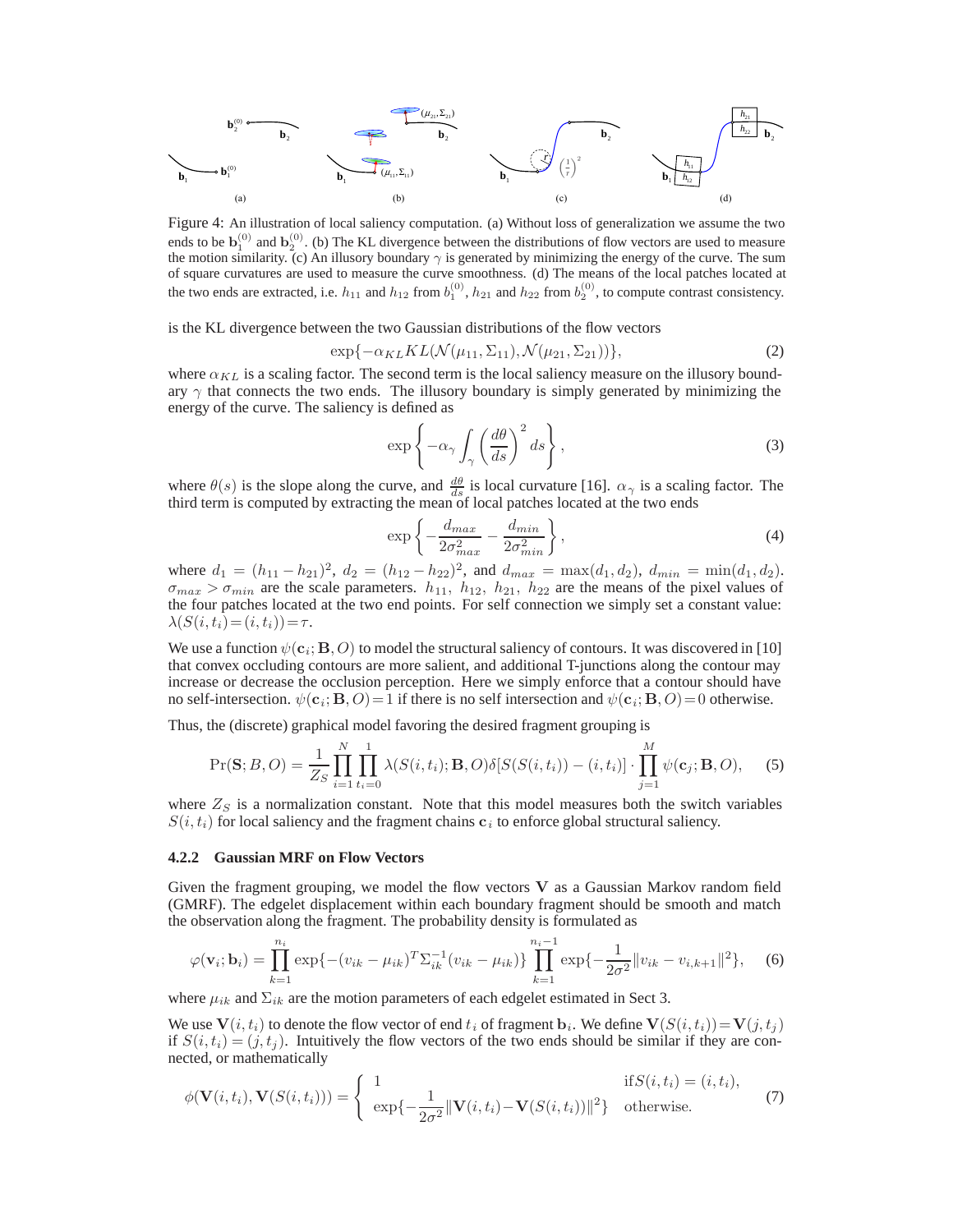The (continuous) graphical model of the flow vectors is therefore defined as

$$
Pr(\mathbf{V}|\mathbf{S};\mathbf{B}) = \frac{1}{Z_V} \prod_{i=1}^{N} \varphi(\mathbf{v}_i; \mathbf{b}_i) \prod_{t_i=0}^{1} \phi(\mathbf{V}(i, t_i), \mathbf{V}(S(i, t_i)))
$$
(8)

where  $Z_V$  is a normalization constant. When S is given it is a GMRF which can be solved by least squares.

#### **4.3 Inference**

Having defined the graphical model to favor the desired motion and grouping interpretations, we need to find the state parameters that best explain the image observations. The natural decomposition of **S** and **V** in our graphical model

$$
Pr(\mathbf{V}, \mathbf{S}; \mathbf{B}, O) = Pr(\mathbf{S}; \mathbf{B}, O) \cdot Pr(\mathbf{V} | \mathbf{S}; \mathbf{B}, O),
$$
\n(9)

(where  $Pr(S; B, O)$  and  $Pr(V|S; B, O)$  are defined in Eqn. (5) and (8) respectively) lends itself to performing two-step inference. We first infer the boundary grouping **B**, and then infer **V** based on **B**. The second step is simply to solve least square problem since  $Pr(V|S; B, O)$  is a GMRF. This approach does not globally optimize Eqn. (9) but results in reasonable solution because **V** strongly depends on **S**. The density function  $Pr(S; B, O)$  is not a random field, so we use importance sampling [6] to obtain the marginal distribution  $Pr(S(i, t_i); B, O)$ . The proposal density of each switch variable is set to be

$$
q(S(i, t_i) = (j, t_j)) \propto \frac{1}{Z_q} \lambda(S(i, t_i) = (j, t_j)) \lambda(S(j, t_j) = (i, t_i))
$$
\n(10)

where  $\lambda(\cdot)$  has been normalized to sum to 1 for each end. We found that this bidirectional measure is crucial to take valid samples. To sample the proposal density, we first randomly select a boundary fragment, and connect to other fragments based on  $q(S(i, t_i))$  to form a contour (a chain of boundary fragments). Each end is sampled only once, to ensure reversibility. This procedure is repeated until no fragment is left. In the importance step we run the binary function  $\psi(c_i)$  to check that each contour has no self-intersection. If  $\psi(\mathbf{c}_i)=0$  then this sample is rejected. The marginal distributions are estimated from the samples. Lastly the optimal grouping is obtained by replacing random sampling with selecting the maximum-probability connection over the estimated marginal distributions. The number of samples needed depends on the number of the fragments. In practice we find that  $n^2$  samples are sufficient for n fragments.

## **5 Experimental Results**

Figure 6 shows the boundary extraction, grouping, and motion estimation results of our system for both real and synthetic examples<sup>1</sup>. All the results are generated using the same parameter settings. The algorithm is implemented in MATLAB, and the running time varies from ten seconds to a few minutes, depending on the number of the boundary fragments found in the image.

The two-bar examples in Figure 1(a) yields fourteen detected boundary fragments in Figure 6(a) and two contours in (b). The estimated motion matches the ground truth at the T-junctions. The fragments belonging to the same contour are plotted in the same color and the illusory boundaries are synthesized as shown in (c). The boundaries are warped according to the estimated flow and displayed in (d). The hallucinated illusory boundaries in frame 1 (c) and 2 (d) are plausible amodal completions.

The second example is the Kanizsa square where the frontal white square moves to the right bottom. Twelve fragments are detected in (a) and five contours are grouped in (b). The estimated motion and generated illusory boundary also match the ground truth and human perception. Notice that the arcs tend to connect to other ones if we do not impose the structural saliency  $\psi(\cdot)$ .

We apply our system to a video of a dancer (Figure 5 (a) and (b)). In this stimulus the right leg moves downwards, but there is weak occluding boundary at the intersection of the legs. Eleven

<sup>&</sup>lt;sup>1</sup>The results can be viewed online http://people.csail.mit.edu/celiu/contourmotions/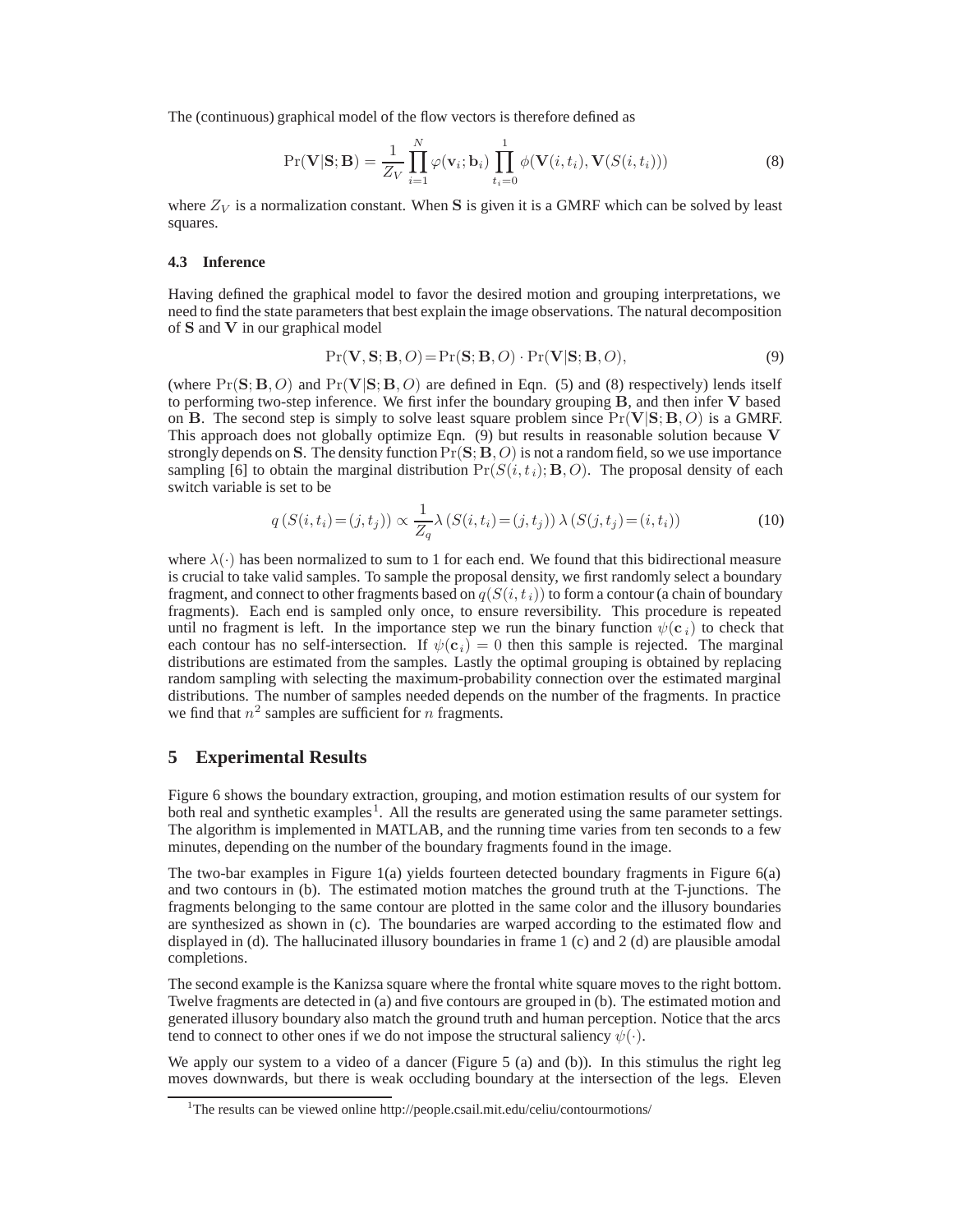

Figure 5: Input images for the non-synthetic examples of Figure 6. The dancer's right leg is moving downwards and the chair is rotating (note the changing space between the chair's arms).

boundary fragments are extracted in (a) and five contours are extracted in (b). The estimated motion (b) matches the ground truth. The hallucinated illusory boundary in (c) and (d) correctly connect the occluded boundary of the right leg and the invisible boundary of the left leg.

The final row shows challenging images of a rotating chair (Figure 5 (c) and (d)), also showing proper contour completion and motion analysis. Thirty-seven boundary fragments are extracted and seven contours are grouped. To complete the occluded contours of this image would be nearly impossible working only from a static image. Exploiting motion as well as static information, our system is able to complete the contours properly.

Note that the traditional motion analysis algorithms fail at estimating motion for these examples (see supplementary videos) and would thus also fail at correctly grouping the objects based on the motion cues.

## **6 Conclusion**

We propose a novel boundary-based representation to estimate motion under the challenging visual conditions of moving textureless objects. Ambiguous local motion measurements are resolved through a graphical model relating edgelets, boundary fragments, completed contours, and their motions. Contours are grouped and their motions analyzed simultaneously, leading to the correct handling of otherwise spurious occlusion and T-junction features. The motion cues help the contour completion task, allowing completion of contours that would be difficult or impossible using only low-level information in a static image. A motion analysis algorithm such as this one that correctly handles featureless contour motions is an essential element in a visual system's toolbox of motion analysis methods.

## **References**

- [1] M. J. Black and D. J. Fleet. Probabilistic detection and tracking of motion boundaries. *International Journal of Computer Vision*, 38(3):231–245, 2000.
- [2] J. Canny. A computational approach to edge detection. *IEEE Trans. Pat. Anal. Mach. Intel.*, 8(6):679–698, Nov 1986.
- [3] W. T. Freeman and E. H. Adelson. The design and use of steerable filters. *IEEE Trans. Pat. Anal. Mach. Intel.*, 13(9):891–906, Sep 1991.
- [4] B. K. P. Horn and B. G. Schunck. Determing optical flow. *Artificial Intelligence*, 17:185–203, 1981.
- [5] B. Lucas and T. Kanade. An iterative image registration technique with an application to stereo vision. In *Proceedings of the International Joint Conference on Artificial Intelligence*, pages 674–679, 1981.
- [6] D. Mackay. *Information Theory, Inference, and Learning Algorithms*. Cambridge University Press, 2003.
- [7] S. Mahamud, L. Williams, K. Thornber, and K. Xu. Segmentation of multiple salient closed contours from real images. *IEEE Trans. Pat. Anal. Mach. Intel.*, 25(4):433–444, 2003.
- [8] D. Martin, C. Fowlkes, and J. Malik. Learning to detect natural image boundaries using local brightness, color, and texture cues. *IEEE Trans. Pat. Anal. Mach. Intel.*, 26(5):530–549, May 2004.
- [9] J. McDermott. Psychophysics with junctions in real images. *Perception*, 33:1101–1127, 2004.
- [10] J. McDermott and E. H. Adelson. The geometry of the occluding contour and its effect on motion interpretation. *Journal of Vision*, 4(10):944–954, 2004.
- [11] J. McDermott and E. H. Adelson. Junctions and cost functions in motion interpretation. *Journal of Vision*, 4(7):552–563, 2004.